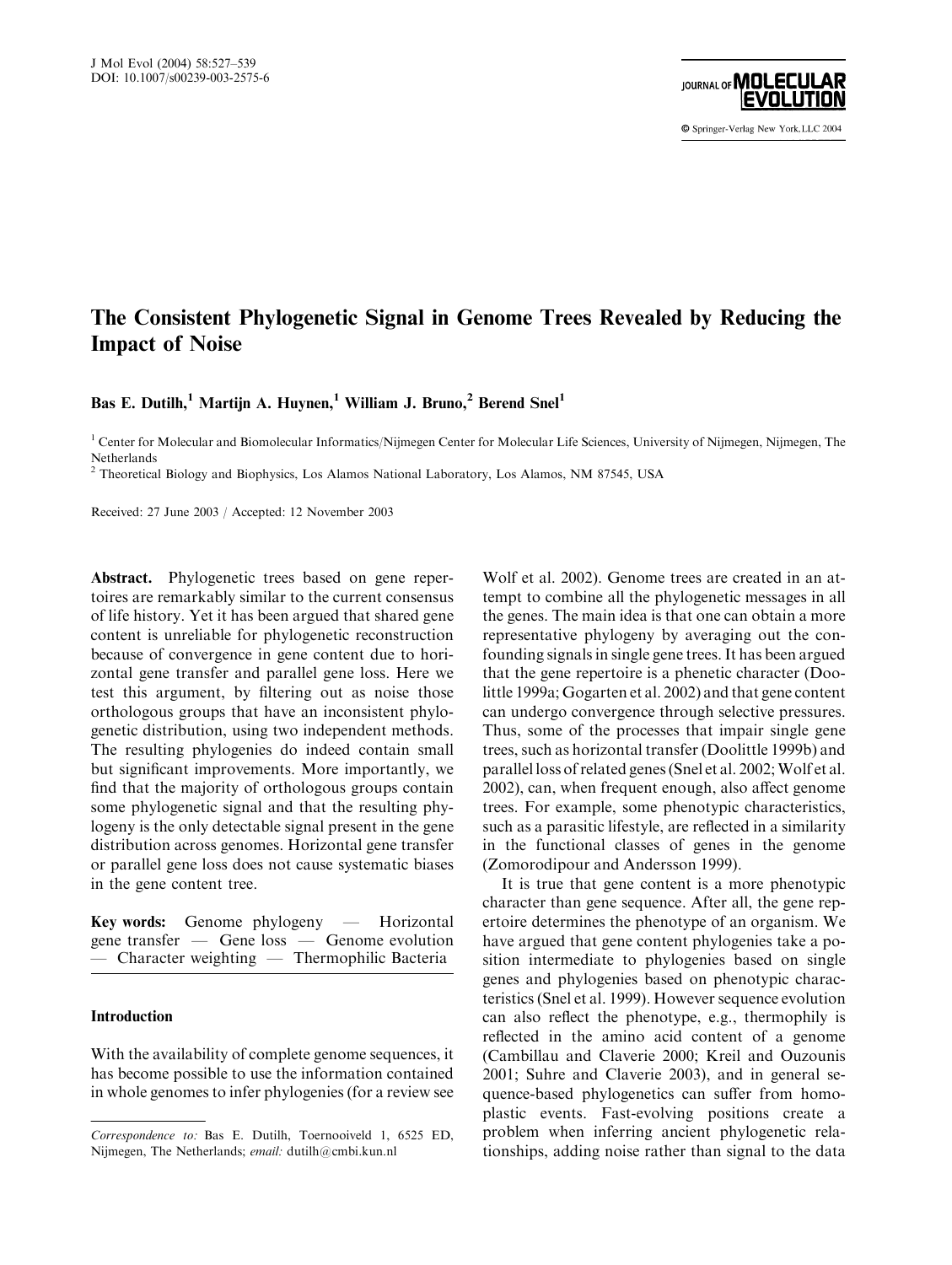(Gribaldo and Philippe 2002). Unless parallel gene loss and horizontal gene transfer occur along demarcated transfer routes, these processes will also only add noise. Sequence analysis has developed tools to identify and remove this noise (Bruno et al. 2000; Goldstein and Pollock 1994). Because the gene presence/absence profile is a binary sequence in all organisms, we can use similar tools to remove noise from genome phylogenies (Brown et al. 2001; Clarke et al. 2002). Clarke et al. (2002) suggested an implementation in which they rid the genome of phylogenetically discordant signals (PDSs) by applying a filter that identified horizontal transfers as sequences with an irregular ranking of the BLAST expectancy values of their orthologs. Removing these PDSs did improve bootstrap support for basal nodes in the phylogeny but, aside from that, altered hardly any topological features.

In the current investigations, we reduce the impact of noise in gene content phylogenies by two schemes that treat the presence/absence profiles as sequence alignments. As we identify PDSs by examining their species distribution, we avoid the pitfalls inherent in sequence analysis, unlike Clarke et al. (2002), who reverted to sequence comparison for identification of the PDSs. By using both orthology and sequence information, Clarke et al. try to combine possibly inconsistent sources of information. This approach can be expected to erroneously identify sequences in rapidly evolving lineages as phylogenetically discordant. Our approach should be less sensitive to this long-branch artifact, as the orthology assignment (Tatusov et al. 2001; von Mering et al. 2003) suffers from this problem only to a small extent. We identify as PDSs instances of horizontal gene transfer, and contrary to Clarke et al. (2002), our schemes also identify parallel gene loss as PDS. As we take orthologous groups as the starting material, orthologous gene displacement within an orthologous group is not identified as a discordant signal.

The coding of genomes as binary sequences allows our approaches to deal with noise from fast-evolving positions. First, we use a method that finds PDSs in a reconstructed genome phylogeny and removes them from the data set. To properly incorporate changes, construction of phylogenies, and identification and removal of PDSs are repeated iteratively until the trees converge. To further test whether the phylogenetic signal in gene content is the only dominant signal, we also used this approach to determine to which topology our trees converge from 100 different random initial topologies.

Second, we use an adapted method that was originally developed for assessing amino acid sequences (Bruno 1996). Assigning high weights to the clade specific genes, and low weights to genes that evolve rapidly, we were able to scale down the impact of noisy signals and infer a filtered phylogeny.

# Methods

#### **Orthology**

To be able to compare genomes based on their gene content, it is first necessary to identify which genes are shared between genomes, i.e., which genes are orthologs. Orthologs are genes in different species that are directly related by vertical inheritance (Fitch 1970). Paralogs are genes within a species that are derived from gene duplication. If a group of paralogs in a certain species has dispersed after the latest speciation event, all these genes will have the same orthology relationship with their relatives in the sister species. Thus, groups of orthologs will best represent the ancestral relationships of a collection of genes in a set of species.

Inferring orthology relationships is far from trivial, especially because orthology has been defined for the comparison between two species (Fitch 1970). It is not unusual in comparative genomics to define as orthologs those homologs that have a BLAST expectation value lower than a certain threshold (e.g., Bansal and Meyer 2002; Fitz-Gibbon and House 1999). Another operational definition of orthology that is often used is that of reciprocal best BLAST matches (called BeTs [Tatusov et al. 1997], BBHs [Tamames 2001], or RBMs [Clarke et al. 2002]). Although this definition will be a closer approximation of the evolutionary definition of orthology than the close homologs method, it does not give us directly a group orthology that is best suited for our study. A very suitable database of groups of orthologous genes is the manually curated COG database (Clusters of Orthologous Groups of Proteins; NCBI; see www.ncbi.nlm.nih.gov/COG [Tatusov et al. 1997]). Within each of the 3166 COGs, the proteins are assumed to have evolved from the same ancestral gene, and if present, the COG is represented by an individual protein or a group of paralogs within a certain species. We use this database, extended by von Mering et al. (2003) to a current total of 19,433 orthologous groups (OGs) in 89 completely sequenced genomes (for more information see www.bork.embl-heidelberg.de/STRING), to compare these organisms on the basis of their gene content.

# Distance Measure

For each OG, a binary profile was created, indicating its presence (1) or absence (0) in the 89 genomes considered (see Fig. 1). Using these profiles as a similarity measure, a matrix was made containing the distances between all species according to Eq. (1) (Korbel et al. 2002).

$$
dist(A, B) = 1 - \frac{shared\text{-}OGs(A, B)}{(\sqrt{2} * size\text{-}A * size\text{-}B)/(\sqrt{size\text{-}A^2 + size\text{-}B^2})}
$$
\n(1)

As larger genomes can share more genes, we normalize the number of shared OGs by dividing by the weighted average genome size (see Eq. (1) [Korbel et al. 2002]), where the genome size is defined as the number of considered OGs in the genome. Other approaches for normalization such as division by the smallest of the two genomes, or by the geometric average of the genome sizes, show an inferior fit to the relation between genome size and the number of shared genes (not shown). The distance is calculated by subtracting the resulting similarity fraction from 1 (see Eq. [1]).

# Iterative Removal of Phylogenetically Discordant Signals (PDSs)

The idea of the iterative method is to compare the presence/absence profile of every OG to the phylogeny to determine to what extent it can be considered discordant. Those OGs that are discordant ac-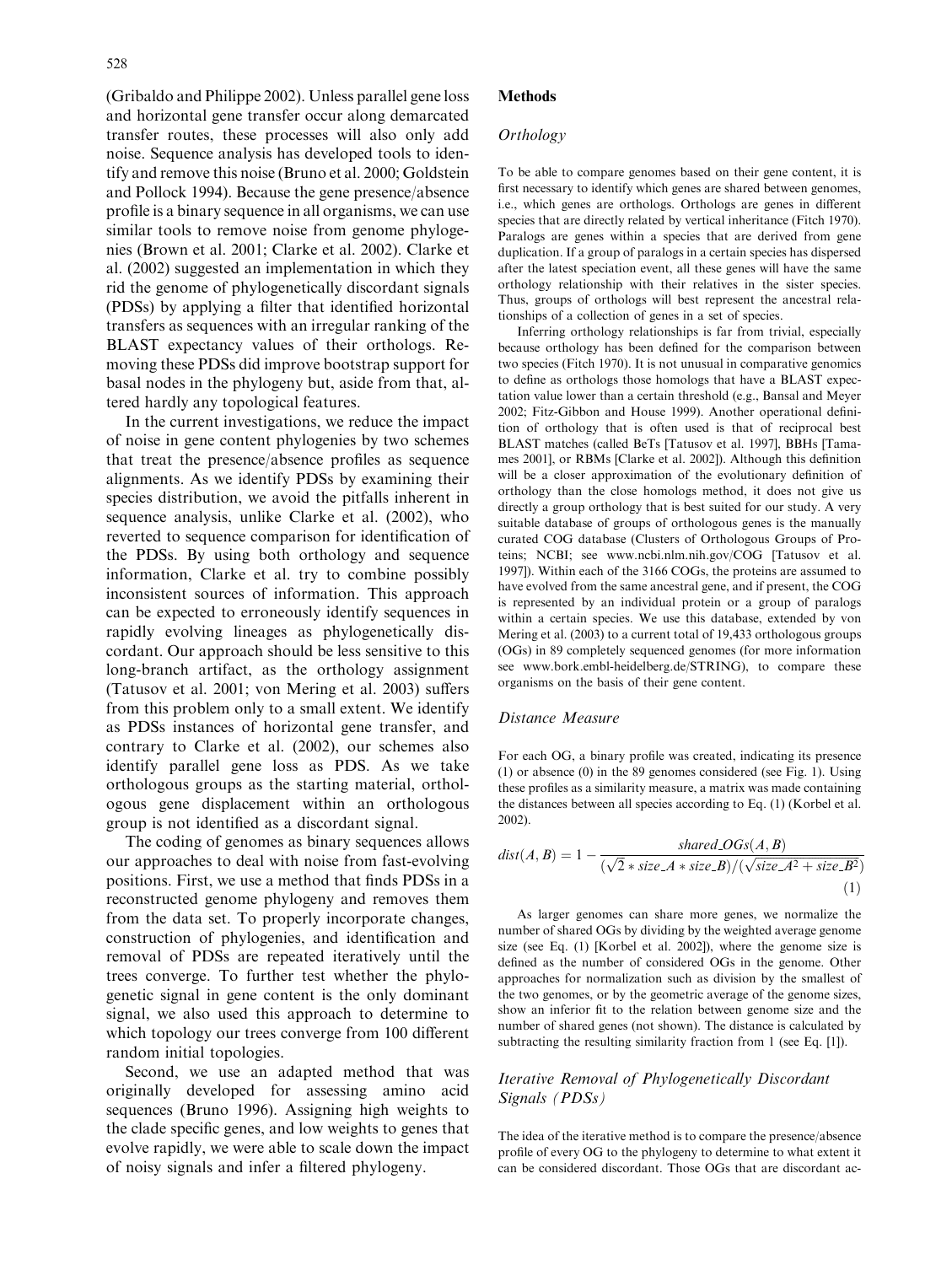

Fig. 1. Example of an OG profile that shows its presence in 7 species (the OG is absent from the rest of the 89 species; not displayed). The profile covers the maximum number of subtrees in this phylogeny (i.e., 7 leaf nodes  $+6$  internal nodes  $= 13$ ). The species abbreviations are explained in the legend to Fig. 3.

cording to a certain threshold are then removed, and a new phylogeny is inferred from the remaining profiles. This means that we need a first instance phylogeny to identify the first PDSs and start the iterations. In the standard runs, this was done by using the distance matrix calculated from all the OGs to construct a first instance neighbor-joining tree (Saitou and Nei 1987) using Neighbor (Felsenstein 1989). We also started 100 runs from randomized initial topologies.

The profile of every OG was then compared to the tree to determine to what extent its distribution was monophyletic. To do so, we counted the number of subtrees in which all the leaves contain the OG in question (i.e., all species in this partition have a 1 in the presence/absence profile; see Fig. 1). The number of completely covered subtrees was used to calculate a score for how monophyletic the distribution is. For a given number of species, the score lay between the average coverage of 1000 randomly generated profiles in the first instance neighbor-joining tree (lower bound, set to 0) and the maximum number of partitions possibly covered by this number of species (upper bound, set to 1). The maximum number of tree partitions covered by a profile depends on the number of species in which the OG is present, according to Eq. (2). Equation (2) is based on the number of partitions in a rooted tree, as every bipartition defines a rooted subtree in the entire phylogeny (cf. Fig. 1).

$$
max\_covered\_partitions = 2 \cdot species - 1 \tag{2}
$$

The resulting coverage score, which can be compared between OGs present in any number of species, allows us to choose a threshold. OGs that scored below this threshold were removed from the data set, and a new distance matrix and neighbor-joining tree were computed based on the remaining profiles. For every threshold score, this procedure was iterated until convergence was established. Note that convergence to a limit cycle of phylogenies is possible as OGs are allowed to return to the data set if, in the new tree, their profile does cover sufficient branches. After each convergence, we increased the threshold in a simulated annealing-like approach (Kirkpatrick et al. 1983). In the work presented here, we chose 10 annealing steps of 0.1 each (the horizontal lines in Fig. 2). Taking smaller annealing steps (e.g., 50 steps of 0.02 each) did not result in different phylogenies (not shown).

# Weighting Method

As an alternative to the above method based on counting subtrees that share a gene, we employed a method that was originally developed to address the sequence weighting problem in amino acid multiple sequence alignments. The Rind program (Bruno 1996) uses a simple maximum likelihood model to estimate the frequency of characters on the tree and corrects for phylogenetic correlations. The Rind frequency gives an estimate of the number of times a character appeared de novo in evolution (Bruno 1996). If a character appears throughout a clade consisting of short branches, it is assiged a lower frequency than a gene that appears throughout a clade of the same number of taxa but is made of long branches. If the monophyly of a clade is disrupted by taxon with an inconsistent character, this will have a smaller effect if the branch length of that taxon is longer.

As the presence/absence profiles of the OGs in all species can be seen as a multiple sequence alignment, we were able to run the Rind program on these binary sequences. Genes or columns that have a low Rind frequency, but are relatively abundant according to the raw data, are very clade specific. Thus, to get a score for the monophyly of each character, we divided the raw gene frequency by the Rind frequency. We scaled these scores so that the lowest received a weight of 0 and the highest got a weight of 1, and inferred a neighbor-joining tree as explained above, using the scores to assign weights to each OG.

#### Assessing Tree Quality

To determine how well the distances in the distance matrix were represented in the neighbor-joining tree, a new distance matrix was derived from the tree, by measuring the distances along the branches between all species pairs. The total difference between all the corresponding values in the two distance matrices was calculated and is expressed as a fraction of the average total distance in the trees. This gives a measure for how well the neighbor-joining tree represents the distance matrix.

We assessed the reliability of the genome tree by counting how often of the partitions occurred in 100 phylogenies constructed by resampling 100% of the OGs with replacement (bootstrapping).

#### Reference Trees

For reference, we used a SSU rRNA tree and an (unresolved) reference phylogeny from the NCBI taxonomy database (www.ncbi.nlm.nih.gov/Taxonomy [Wheeler et al. 2000]). The rRNA tree is based on a database of expert aligned SSU rRNA sequences of all the species present in the current investigations (www.rna.icmb.utexas.edu [Cannone et al. 2002]). If the correct species was not available, a SSU rRNA sequence from a closely related organism was chosen; if multiple sequences per species were available, the longest and most reliable was selected. We used Clustal to construct a simple neighbor-joining tree based on this alignment (Thompson et al. 1994).

#### **Results**

#### The Choice for a Distance-Based Phylogeny

At first glance, the genome size effect and the concomitant parallel loss of genes should be represented by the Dollo parsimony (Farris 1977). This method is based on the idea that in evolution it is harder to gain a complex feature than to lose it, and we assert that a gene or orthologous group (OG) is such a complex feature that can only be independently gained by horizontal gene transfer. In a given phylogenetic tree, the Dollo algorithm explains the distribution of a character by allowing one origin (i.e., a change from 0 to 1) and as many reversions (1 to 0) as are necessary to explain the pattern of states seen. It then searches for the tree that minimizes the number of 1-to-0 re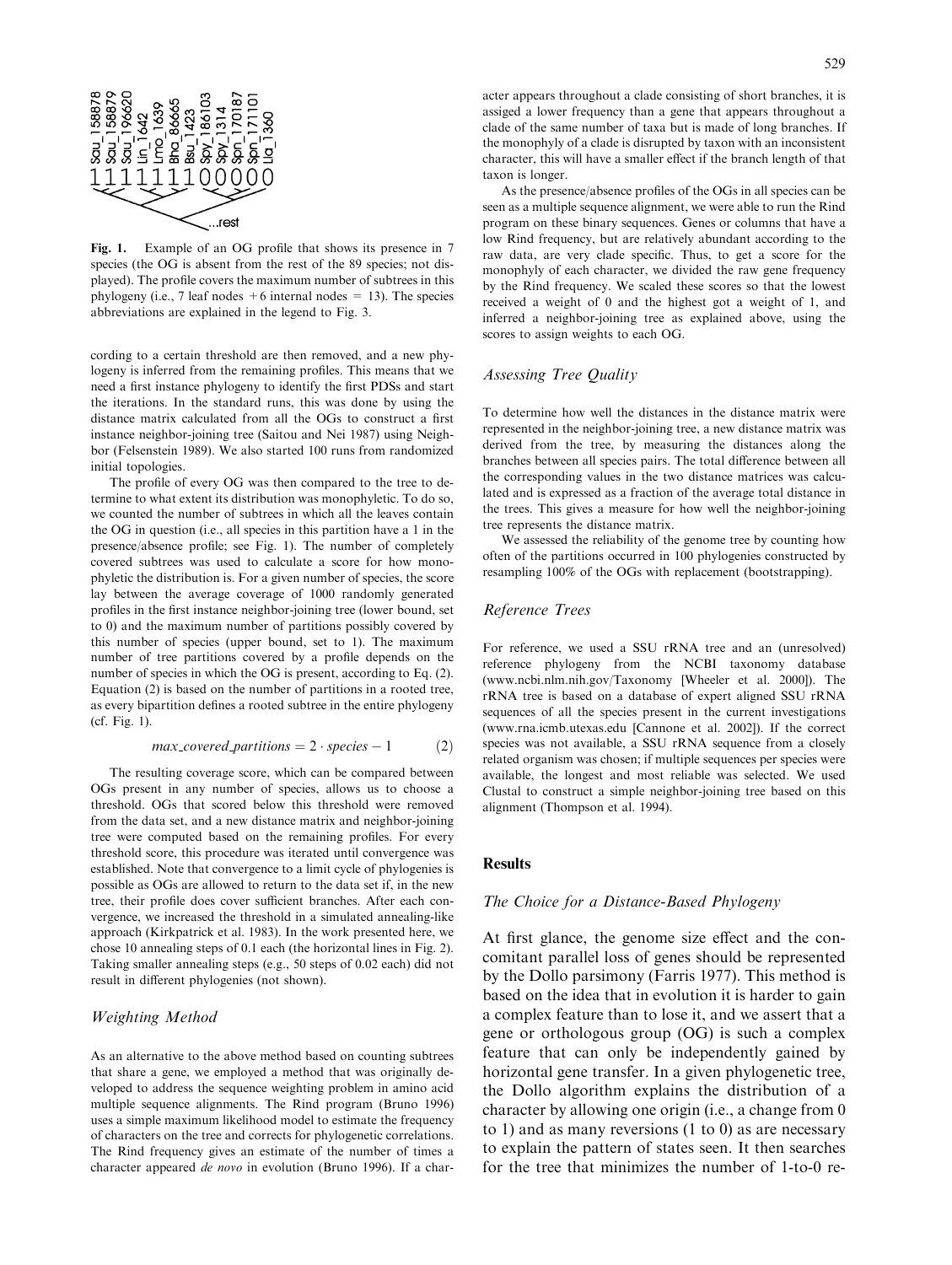versions. Although this approach performs slightly better than standard parsimony (not shown), the resulting phylogeny still contains many errors including the clustering of small genomes. Likewise a maximum likelihood approach, such as implemented in MrBayes (Huelsenbeck and Ronquist 2001), in which the presence/absence of OGs was treated as the presence/absence of phenotypic characteristics, did not result in the clustering of the small parasitic genomes with their close relatives with large genomes.

In general, the main caveat of off-the-shelf parsimony or maximum likelihood methods is that they treat the evolution of each character independently. A model for genome evolution has to take variations in the number of genes present in a genome explicitly into account, as has been done for distance-based gene content phylogenies (Korbel et al. 2002). It is not the aim of this work to build a model but rather to develop methods to identify and filter out phylogenetic noise based on the presence/absence pattern of genes, and for that distance-based gene content phylogenies suffice.

# The Signal in Gene Content

Phylogenetic Signal in Most of the OGs. Prior to iterating, we establish which OGs behave discordantly, based on the genome tree of the complete data set. This comparison already reveals how well the tree represents the data, as most of the OGs (13,375 of  $19,433 = 69\%$ ; see Table 1) have a presence/absence profile that is (to a certain extent) consistent with the initial phylogeny based on all the OGs. Profiles that are present in only a few species are more likely to be either perfect or worse than random; the 31% of the

Fig. 2. The coverage score of all the OGs in the first iteration neighbor-joining tree is plotted against the total number of species that contain this OG (number of species in the profile). Note that the coordinates have been scattered (by adding a random number from a normal distribution) to get better insight into the density. The horizontal lines are the simulated annealing steps going from the average of the random distribution (score 0; bottom line) to the maximum possible number of completely covered partitions  $(score 1)$ .

OGs that had a negative coverage score contained an average of only 2.8 species. The rest of the OGs cover more subtrees than random profiles would and have a positive coverage score (see Fig. 2). All these profiles are consistent with the genome tree of the complete data set (lowest simulated annealing threshold). No fewer than 5320 of the OGs (27%) are even completely in accordance with the first iteration neighborjoining tree (they have a coverage score of 1). Many of these ''perfect'' OGs are present in the same few species; e.g., large groups of over 300 OGs with the same profiles occur between two species like the Ascomycota (352), the Cyanobacteria (341), the Methanosarcinales (364), the Sulfolobaceae (335), or the Xanthomonadaceae (305), but also between a three-species Mammalia–Drosophila group (579), and between the four Metazoa (890) included in this data set. All the OGs in these large groups are nonsupervised orthologous groups (NOGs) from the extended data set of von Mering et al. (2003). The other 2154 ''perfect'' OGs are distributed over only 90 different profiles, among which there are profiles specific for groups such as the 16 Archaea, the 24 Archaea (16) plus Eukaryotes  $(8)$ , and the 8  $\alpha$ -proteobacteria. Some of the larger groups can be seen as clusters on the line  $y = 1$  in Fig. 2.

Results from Iterations. The first instance tree (Fig. 3) is already quite similar to the SSU rRNA reference phylogeny and the NCBI taxonomy (see Table 1). This confirms that gene content contains a strong phylogenetic signal (Fitz-Gibbon and House 1999; Snel et al. 1999; Tekaia et al. 1999). Throughout the iterations, this signal is shown be persistent in the evolving genome tree, and the phylogeny inferred



 $\ddot{\cdot}$ 

 $1.0$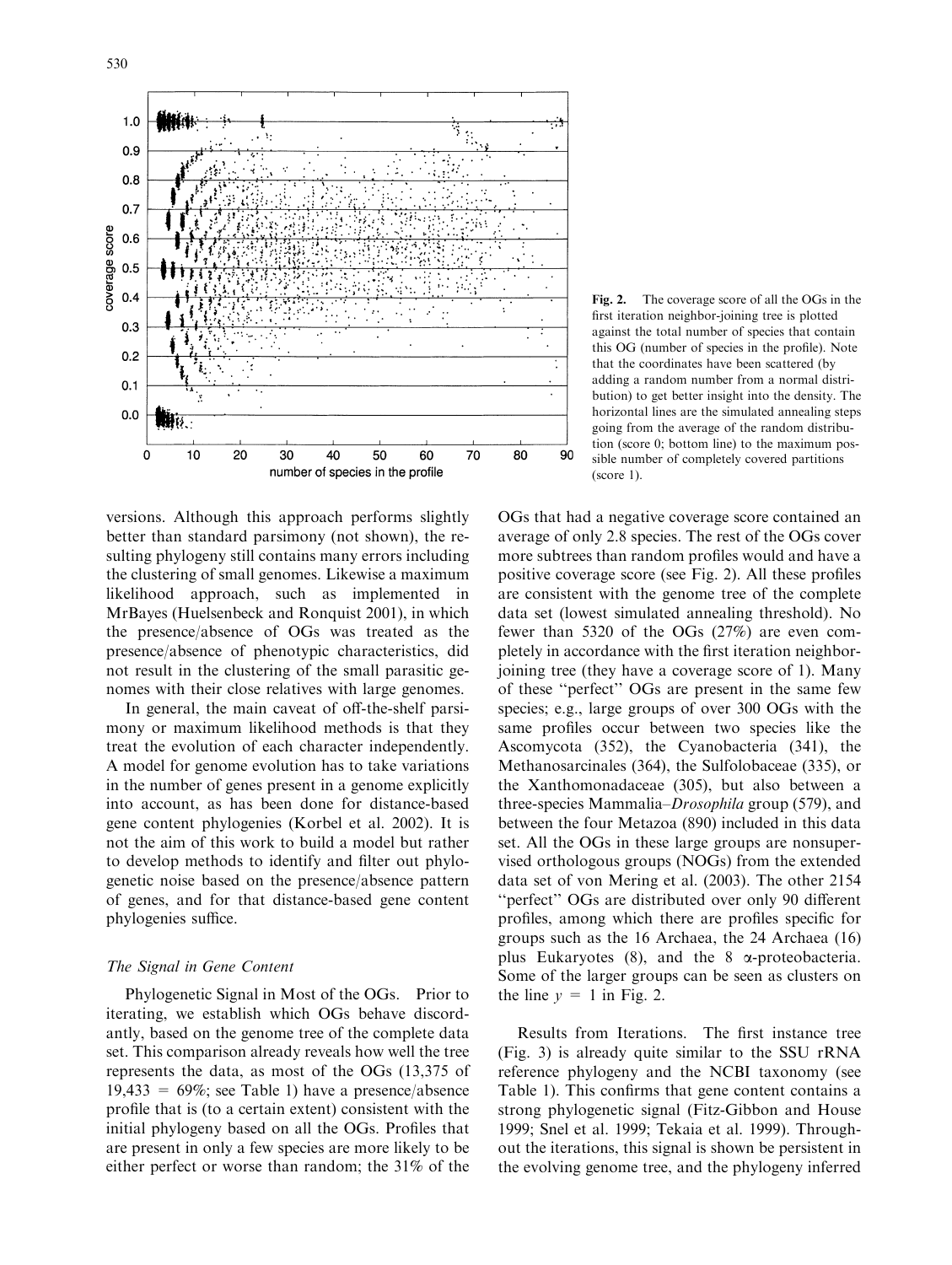| Topology<br>number $(1)$ | Score<br>threshold (2) | OGs(3) | Average<br>score $(4)$ | Branches,<br>rRNA(5) | Branches,<br>NCBI(6) | Matrix vs.<br>$NJ$ tree $(7)$ | Average<br>bootstrap (8) |
|--------------------------|------------------------|--------|------------------------|----------------------|----------------------|-------------------------------|--------------------------|
| $\boldsymbol{0}$         | $0.0\,$                | 19,433 | 0.494                  | 0.628                | 0.818                | 0.237                         | 0.881                    |
|                          | 0.1                    | 13,375 | 0.720                  |                      |                      | 0.272                         | 0.868                    |
| $\mathbf{1}$             | 0.2                    | 13,350 | 0.721                  | 0.628                | 0.818                | 0.273                         | 0.880                    |
|                          | 0.3                    | 13,152 | 0.729                  |                      |                      | 0.278                         | 0.880                    |
|                          |                        | 12,769 | 0.745                  |                      |                      | 0.283                         | 0.878                    |
| $\overline{c}$           | 0.4                    | 12,777 | 0.744                  | 0.616                | 0.818                | 0.283                         | 0.888                    |
|                          | 0.5                    | 11,737 | 0.780                  |                      |                      | 0.302                         | 0.871                    |
| 3                        |                        | 9,239  | 0.856                  | 0.640                | 0.800                | 0.338                         | 0.877                    |
|                          |                        | 9,379  | 0.863                  |                      |                      | 0.339                         | 0.849                    |
| 4                        | 0.6                    | 8.449  | 0.896                  | 0.640                | 0.818                | 0.362                         | 0.855                    |
| 5                        |                        | 8,428  | 0.898                  | 0.651                | 0.818                | 0.364                         | 0.864                    |
|                          |                        | 8,468  | 0.897                  |                      |                      | 0.361                         | 0.827                    |
| 6                        | 0.7                    | 7,046  | 0.946                  | 0.651                | 0.818                | 0.388                         | 0.819                    |
| 7                        |                        | 7,074  | 0.945                  | 0.651                | 0.818                | 0.396                         | 0.829                    |
|                          | $0.8\,$                | 7,081  | 0.945                  |                      |                      | 0.397                         | 0.759                    |
| 8                        |                        | 5,930  | 0.980                  | 0.628                | 0.818                | 0.429                         | 0.798                    |
|                          | $0.9\,$                | 5,975  | 0.981                  |                      |                      | 0.430                         | 0.627                    |
| 9                        |                        | 5,651  | 0.987                  | 0.581                | 0.727                | 0.452                         | 0.645                    |
|                          |                        | 5,644  | 0.989                  |                      |                      | 0.449                         | 0.568                    |
| 10                       | $1.0\,$                | 5,564  | 0.990                  | 0.570                | 0.709                | 0.421                         | 0.563                    |
| 11                       |                        | 5,563  | 0.990                  | 0.570                | 0.709                | 0.421                         | 0.573                    |
| 12                       |                        | 5,565  | 0.990                  | 0.570                | 0.709                | 0.419                         | 0.569                    |
|                          |                        |        |                        |                      |                      |                               |                          |

Table 1. Statistics on the evolving phylogeny under a scheme that eliminates discordant OGs from the data set with an increasing stringency

Note: Similarity to the rRNA and NCBI reference trees reaches a maximum after seven simulated annealing steps. The simulated annealing threshold in the iterations is given in column 2. Note that the simulated annealing threshold scores are raised after convergence of the topology, so more topologies may be visited in a single threshold score step. The number of OG profiles used to construct each tree is given in column 3. The average scores of the OG profiles used to reconstruct the phylogeny are given in column

from the restricted gene repertoire even improves. The improvements with respect to the reference trees (see Table 1; SSU rRNA, column 5; and NCBI taxonomy, column 6) are only minor, largely because the first instance tree already shows a considerable resemblance. As the threshold increases (column 2), the tree is based on a decreasing fraction of the OG profiles (column 3), which are selected to cover a maximum number of subtrees. At a certain point, the threshold becomes too high, and we start to exclude 4. The fraction of branches shared with the SSU rRNA reference tree and in the taxonomy from NCBI is shown in columns 5 and 6 (the value for the unresolved NCBI taxonomy is higher because it contains fewer branches and will automatically share a larger fraction of its partitions). The difference between the distance matrix and the neighbor-joining tree is shown in column 7, and column 8 contains the average bootstrap value of all the partitions. The topology shifts above the bold line are shown in detail in Fig. 3.

false negatives. The phylogeny then breaks down because too many OGs are removed that contain a phylogenetic signal.

This breakdown is evident in Table 1: the difference between the matrix and the neighbor-joining tree increases, and after topology number 7, the overlap with the reference trees shows a sharp drop. Topology number 8 decreases the average bootstrap value of the partitions from 80 to 63%. To illustrate the types of changes that occur in the evolving tree, Fig. 3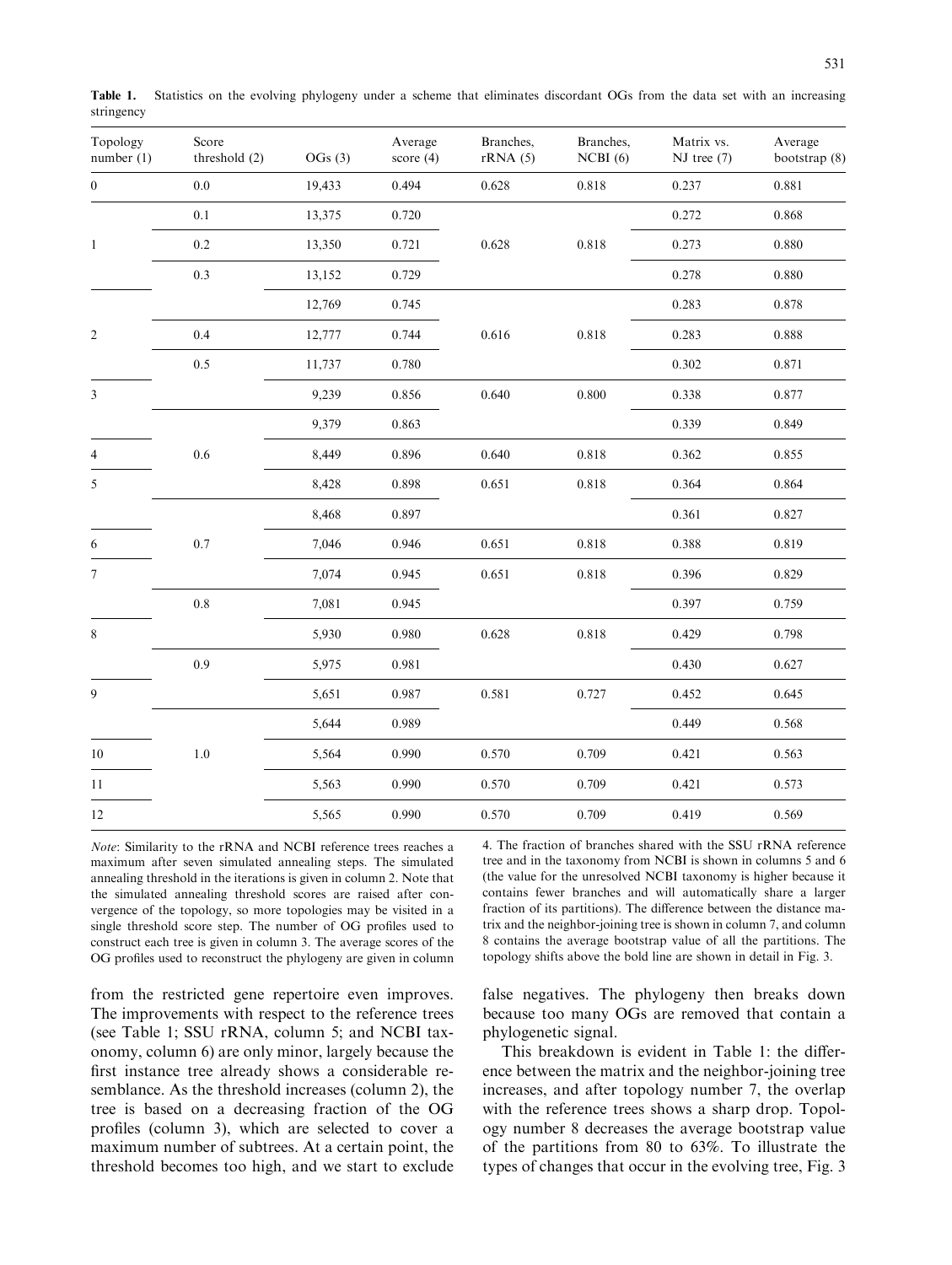

shows the shifts leading from the initial phylogeny to topology number 7. Up to the point of this breakdown, where 64% of the discordant OGs were excluded, the reconstructed phylogenies change little and remain very close to the reference trees. The phylogeny contains almost 82% of the branches of the (unresolved) NCBI taxonomy and just over 65% of the branches of the SSU rRNA tree. This result shows that the phylogenetic signal in gene content, as present in the first instance tree, is the dominant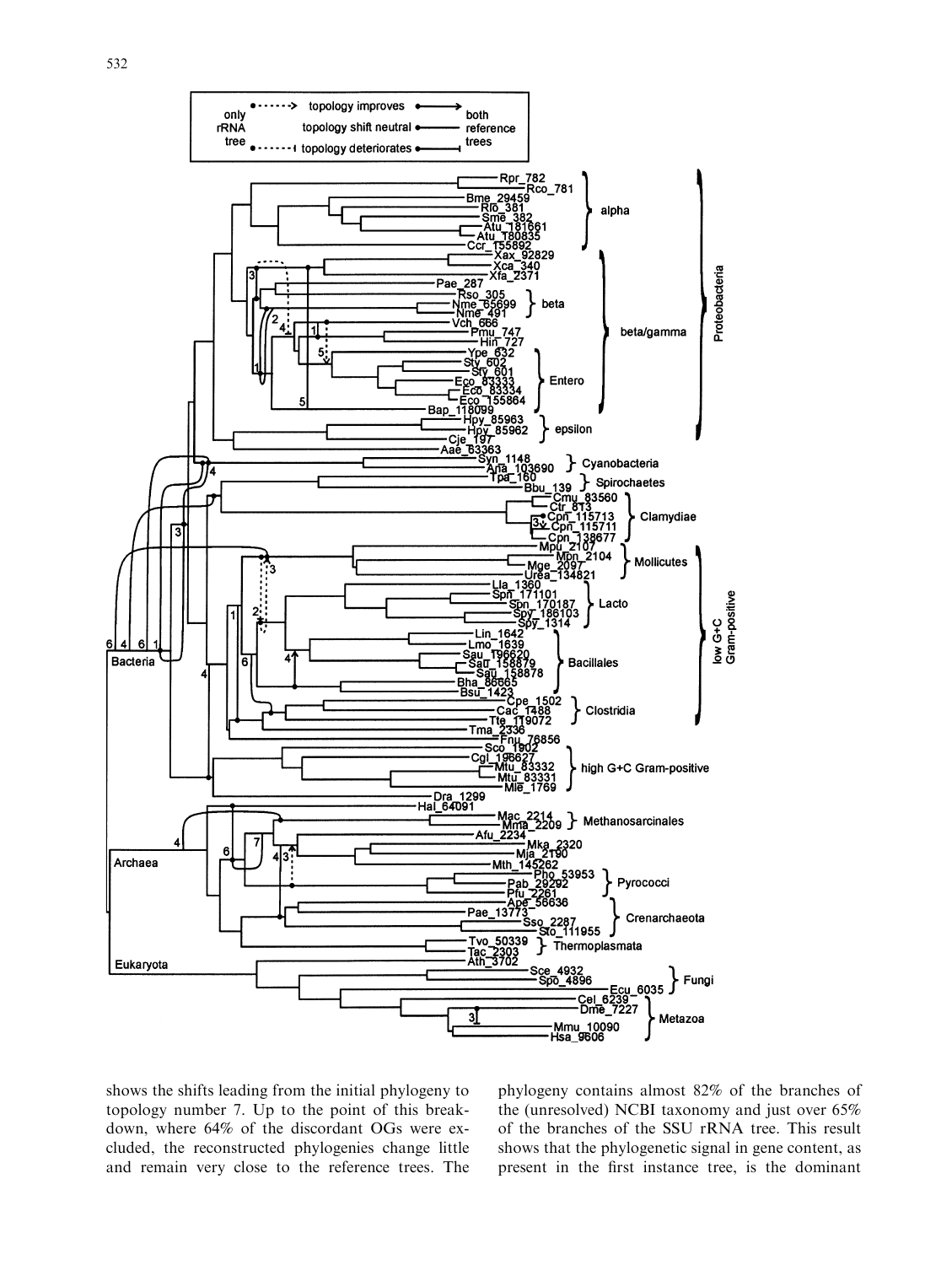Fig. 3. Initial phylogeny inferred from all the gene presence/ absence profiles. The branches that shift in the tree during the iterations are indicated. The number given is the topology number (cf. Table 1) at which the shift occurs. Note that there are no shifts that improve or deteriorate the topology relative to the NCBI taxonomy alone: because the NCBI taxonomy is not completely resolved, changes relative to this tree always also change the fraction of branches shared with the SSU rRNA tree. The phylogeny we inferred was unrooted; we chose to display the Archaea and the Eukaryota as sister taxa, as that is the most commonly accepted view (though there are many papers from the Philippe group to combat this [e.g., Philippe and Forterre 1999]). There is no legend for the branch lengths, as they are only informative in the first instance tree (in two cases they have been very slightly altered to fit the arrows indicating the shifts into the figure). The species abbreviations are the first letter of the family name and the first two letters of the species name, followed by the taxonomic identifier (in alphabetical order): Aae\_63363, Aquifex aeolicus; Afu\_2234, Archaeoglobus fulgidus; Ana\_103690, Anabaena sp.; Ape\_56636, Aeropyrum pernix; Ath\_3702, Arabidopsis thaliana; Atu\_181661, Agrobacterium tumefaciens C58/ATCC 33970 (Cereon); Atu\_180835, Agrobacterium tumefaciens C58/ATCC 33970 (U. Washington); Bap\_118099, Buchnera aphidicola; Bbu\_139, Borrelia burgdorferi; Bha\_86665, Bacillus halodurans; Bme\_29459, Brucella melitensis; Bsu\_1423, Bacillus subtilis; Cac\_1488, Clostridium acetobutylicum; Ccr\_155892, Caulobacter crescentus; Cel\_6239, Caenorhabditis elegans; Cgl\_196627, Corynebacterium glutamicum; Cje\_197, Campylobacter jejuni; Cmu\_83560, Chlamydia muridarum; Cpe\_1502, Clostridium perfringens; Cpn\_115711, Chlamydia pneumoniae AR37; Cpn\_115713, Chlamydia pneumoniae CWL029; Cpn\_138677, Chlamydia pneumoniae J138; Ctr\_813, Chlamydia trachomatis; Dme\_7227, Drosophila melanogaster; Dra\_1299, Deinococcus radiodurans; Eco\_155864, Escherichia coli O157:H7 EDL933; Eco\_83333, Escherichia coli K-12MG1655; Eco\_83334, Escherichia coli O157:H7 substr. RIMD 0509952; Ecu\_6035, Encephalitozoon cuniculi; Fnu\_76856, Fusobacterium nucleatum;  $\blacktriangleleft$ 

signal. More importantly, the shifts in the tree do not specifically affect organisms with shared phenotypic characters, e.g., parasites or hyperthermophilic species. As we do not see the effect of phenotype in the tree, such phenotypic convergence does not appear to be the cause or the result of large, systematic biases in the horizontal transfers.

Random Initializations. To investigate whether the quality of the reconstructed gene content trees throughout the iterations depended on the good first instance phylogeny, we repeated the experiments, starting from random initial topologies. The 100 random initial topologies, though completely different (they shared an average of 1% of their branches), rapidly converged. Based on the random first instance phylogenies, an average of 90% of the OGs was deleted. The second iteration phylogenies, composed of those OGs that were not discordant in the random initial trees (lowest simulated annealing threshold), already shared an average of 70% of their branches. The rapid convergence of the topology over the iterations illustrates how consistently this single phylogenetic signal is present in the gene repertoire data. To analyze the topological paths the phylogenies

Hal 64091, Halobacterium sp.; Hin 727, Haemophilus influenzae; Hpy\_85962, Helicobacter pylori 26695; Hpy\_85963, Helicobacter pylori J99; Hsa\_9606, Homo sapiens; Lin\_1642, Listeria innocua; Lla 1360, Lactococcus lactis subsp. lactis; Lmo 1639, Listeria monocytogenes; Mac\_2214, Methanosarcina acetivorans; Mge\_2097, Mycoplasma genitalium; Mja\_2190, Methanococcus jannaschii; Mka 2320, Methanopyrus kandleri; Mle 1769, Mycobacterium leprae; Mma\_2209, Methanosarcina mazei; Mmu\_10090, Mus musculus; Mpn\_2104, Mycoplasma pneumoniae; Mpu\_2107, Mycoplasma pulmonis; Mth\_145262, Methanobacterium thermoautotrophicum; Mtu\_83331, Mycobacterium tuberculosis CDC1551; Mtu 83332, Mycobacterium tuberculosis H37Rv; Nme 491 Neisseria meningitidis; Nme 65699, Neisseria meningitidis; Pab 29292, Pyrococcus abyssi; Pae\_287, Pseudomonas aeruginosa; Pae\_13773, Pyrobaculum aerophilum; Pfu\_2261, Pyrococcus furiosus; Pho 53953, Pyrococcus horikoshii; Pmu 747, Pasteurella multocida; Rco\_781, Rickettsia conorii; Rlo\_381, Rhizobium loti; Rme\_382, Rhizobium meliloti; Rpr\_782, Rickettsia prowazekii; Rso\_305, Ralstonia solanacearum; Sau\_158878, Staphylococcus aureus subsp. aureus Mu50; Sau\_158879, Staphylococcus aureus subsp. aureus N315; Sau\_196620, Staphylococcus aureus subsp. aureus MW2; Sce 4932, Saccharomyces cerevisiae; Sco 1902, Streptomyces coelicolor; Spn\_170187, Streptococcus pneumoniae TIGR4; Spn\_171101, Streptococcus pneumoniae R6; Spo\_4896, Schizosaccharomyces pombe; Spy\_1314, Streptococcus pyogenes; Spy\_186103, Streptococcus pyogenes; Sso 2287, Sulfolobus solfataricus; Sto 111955, Sulfolobus tokodaii; Sty 601, Salmonella typhi; Sty 602, Salmonella typhimurium; Syn 1148, Synechocystis sp.; Tac\_2303, Thermoplasma acidophilum; Tma\_2336, Thermotoga maritima; Tpa\_160, Treponema pallidum; Tte\_119072, Thermoanaerobacter tengcongensis; Tvo\_50339, Thermoplasma volcanium; Upa 134821, Ureaplasma parvum; Vch 666, Vibrio cholerae; Xax\_92829, Xanthomonas axonopodis; Xca\_340, Xanthomonas campestris; Xfa2371, Xylella fastidiosa; and Ype\_632, Yersinia pestis. The strain is not specified unless more instances of the same species make this necessary.

took after these random initializations, we looked in more detail at those trees with the highest resemblance to the reference phylogenies (the rRNA tree and the NCBI taxonomy) and to a selected topology from the standard initialization (topology 7; cf. Table 1). Of the 100 random initial topologies, a large group of 68 paths converged to one topology, which shared 97% of its branches with the standard initialization. Abundant though this topology was, it contained some improbable shifts compared to the phylogeny from the standard procedure. The position of Halobacterium was closer to the archaeal root, and Thermotoga was placed next to Thermoanaerobacter rather than at the root of the low- $G+C$  Gram-positives. Seven of the paths converged exactly to the topology of the standard genome tree. The other 25 paths converged to six other phylogeny, sharing an average of 94% of the partitions with the phylogeny from the standard initialization.

A Worst-Case Scenario. An often-discussed case of ''massive'' horizontal gene transfer is that from the Archeae to the hyperthermophilic Bacteria Aquifex aeolicus and Thermotoga maritima (Aravind et al. 1998). We tested whether starting our iterations with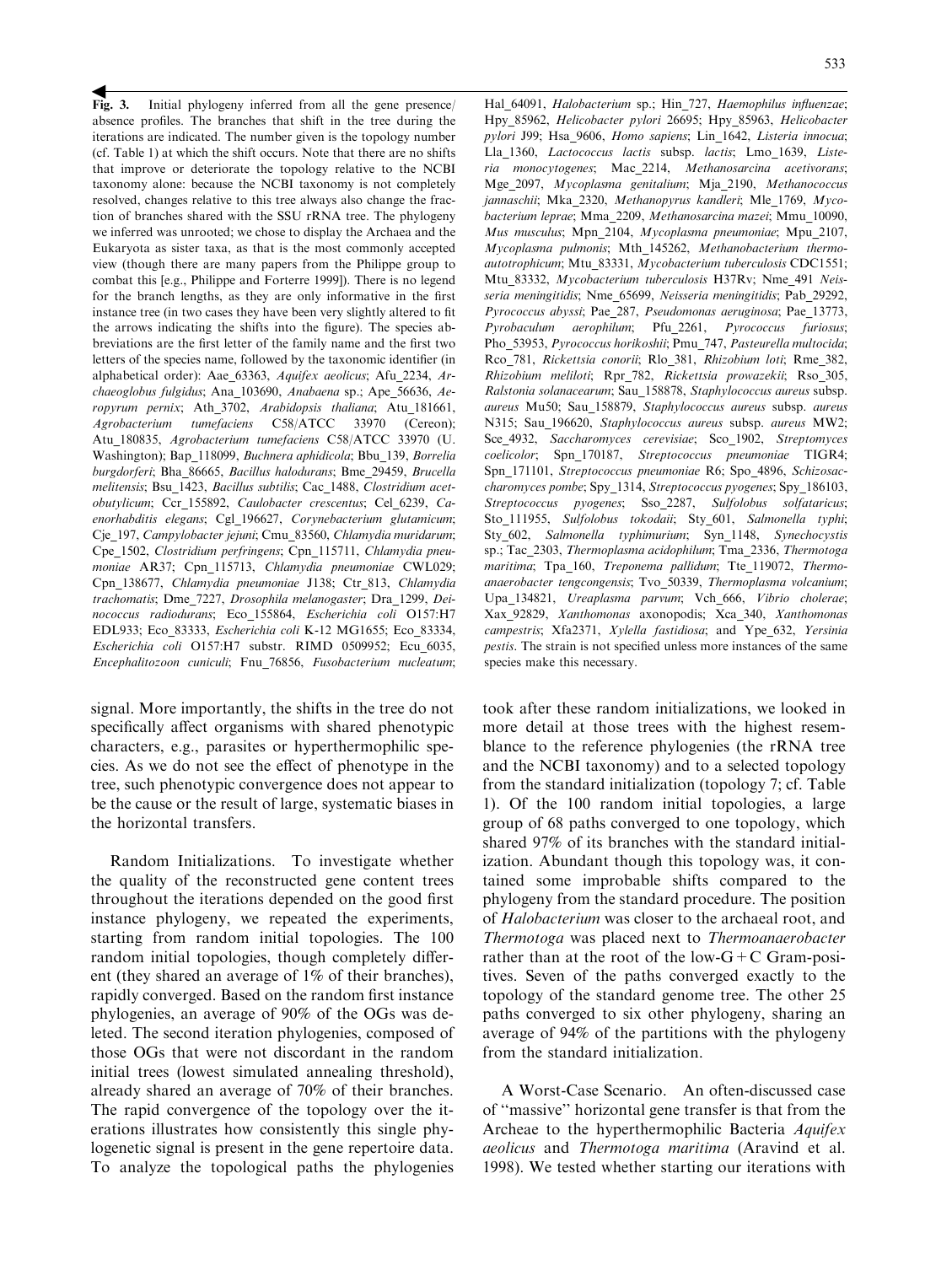an edited phylogeny, in which we grouped A. aeolicus and T. maritima at the root of the Archaea, would result in the selection of those horizontally transferred genes, and a convergence of the tree to one in which the hyperthermophilic Bacteria would cluster with the Archaea. In the first iteration the tree converged to the same tree as the one that was started with the unedited tree. This illustrates the point that there may be cases of large-scale horizontal between some species, but their signal is not strong enough to cause systematic biases in the tree based on gene content, even when biasing the selection of genes for the phylogeny toward a set involved in horizontal transfer.

Weighted Tree. The tree obtained from weighing fast-evolving positions is very similar to the rRNA phylogeny (Fig. 4) and successfully improves relative to the unweighted first instance tree. The tree shares over 85% of the branches with the (unresolved) NCBI taxonomy and just over 65% of the branches with the SSU rRNA reference tree. The weighting procedure reinforces especially strongly the separation into three kingdoms, as the internal branches separating the three kingdoms have become longer. When comparing the genome phylogenies that result from the two approaches for filtering the OGs in detail, it becomes apparent that the iterative removal method has a bigger impact on the topology of the tree. As the threshold increases, there are many more topological shifts than in the weighting method. Topology number 3 looks most like the weighted tree (they share 90% of the branches), and all topologies that follow move farther away from the initial phylogeny. Nonetheless, both methods accomplish comparable improvements relative to the unfiltered tree. The advantage of the weighted tree relative to the iterated tree is that the former does not require arguably subjective criteria, like the breakdown of the bootstrap values, to determine when to stop increasing the score threshold.

# Phylogenetic Implications

Shifts in the Archaea. In the archaeal phylogeny, the Crenarchaeota remain monophyletic, but they appear to be derived from the Euryarchaeota, making the Euryarchaeota a paraphyletic taxon. This is inconsistent with the rRNA tree but often found in genome trees (Wolf et al. 2002). The current approach does manage to shift Halobacterium away from its (erroneous) ancestral position, into the Euryarchaeota. Instead, the Methanosarcinales move to the archaeal root, next to Halobacterium, followed later by the Thermoplasmata. Cavalier-Smith already proposed to join the Methanosarcinales and the Halobacteria in the phylum Halomebacteria. This was based on the fact that many of

the differences between the two can be attributed to the loss of ancestral proteins by the Methanobacteria, whereas many similarities in RNA polymerases, antibiotic sensitivities, and rRNAs can be found (Cavalier-Smith 1986, 2002). Slesarev and co-workers (2002) showed that genome trees based on gene content or on conserved gene pairs group all methanogenic Archaea. Indeed, this is true for the methanogens sequenced at the time of that research, but we show here that the Methanosarcinales are not part of the otherwise strongly supported methanogenic subtree. As in the gene content tree presented by Slesarev et al. (2002), we find the position of Archaeoglobus fulgidus to be stable at the root of the methanogens.

Hyperthermophilic Bacteria. Gene content phylogenies are especially interesting for those clades where rRNA trees might fail. The phylogenetic position of thermophilic Bacteria is such a point (Cavalier-Smith 2002). The inference that the thermophilic Bacteria are primitive, based on rRNA trees, has been doubted because this placement might be an artifact from long-branch attraction (Gribaldo and Philippe 2002) and selection for high  $G+C$  content in hyperthermophilic rRNA (Galtier and Lobry 1997). Recently it has indeed been shown that this artifact can be circumvented by considering only the slowly evolving nucleotides in the rRNA sequence. This places the hyperthermophilic Bacteria as a division whose relation to other divisions remains unclear (Brochier and Philippe 2002). Interestingly our results indicate a consistent (i.e., throughout the iterations) affiliation of Thermotoga with the Firmicutes and of *Aquifex* with the  $(\delta/\varepsilon)$ -Proteobacteria. They stay there even after removal of possible phylogenetically discordant signals, such as the abundant horizontal transfers of these species with the Archaea (Nelson et al. 1999).

The hypothesis of independent origins of eubacterial (hyper)thermophily finds strong support in the work of Forterre et al. (2000). They show that reverse gyrase, an enzyme that is crucial for stabilizing the DNA in hyperthermophilic organisms, in *Aquifex* and in Thermotoga was independently obtained by two seperate horizontal transfer events. Our iterative approach discards reverse gyrase (COG1110) as a discordant signal at a threshold score of 0.5 and in the weighting approach it is assigned a weight of 0.16. When combined with results from other genome treelike approaches and other independent evidence, the position of Aquifex with the Proteobacteria, as well as Thermotoga with the Gram-positive Bacteria, is supported.

Structurally, the outer membrane of Aquifex has been shown to contain lipopolysaccharide (Plotz et al. 2000), like the Proteobacteria, but unlike Gram-pos-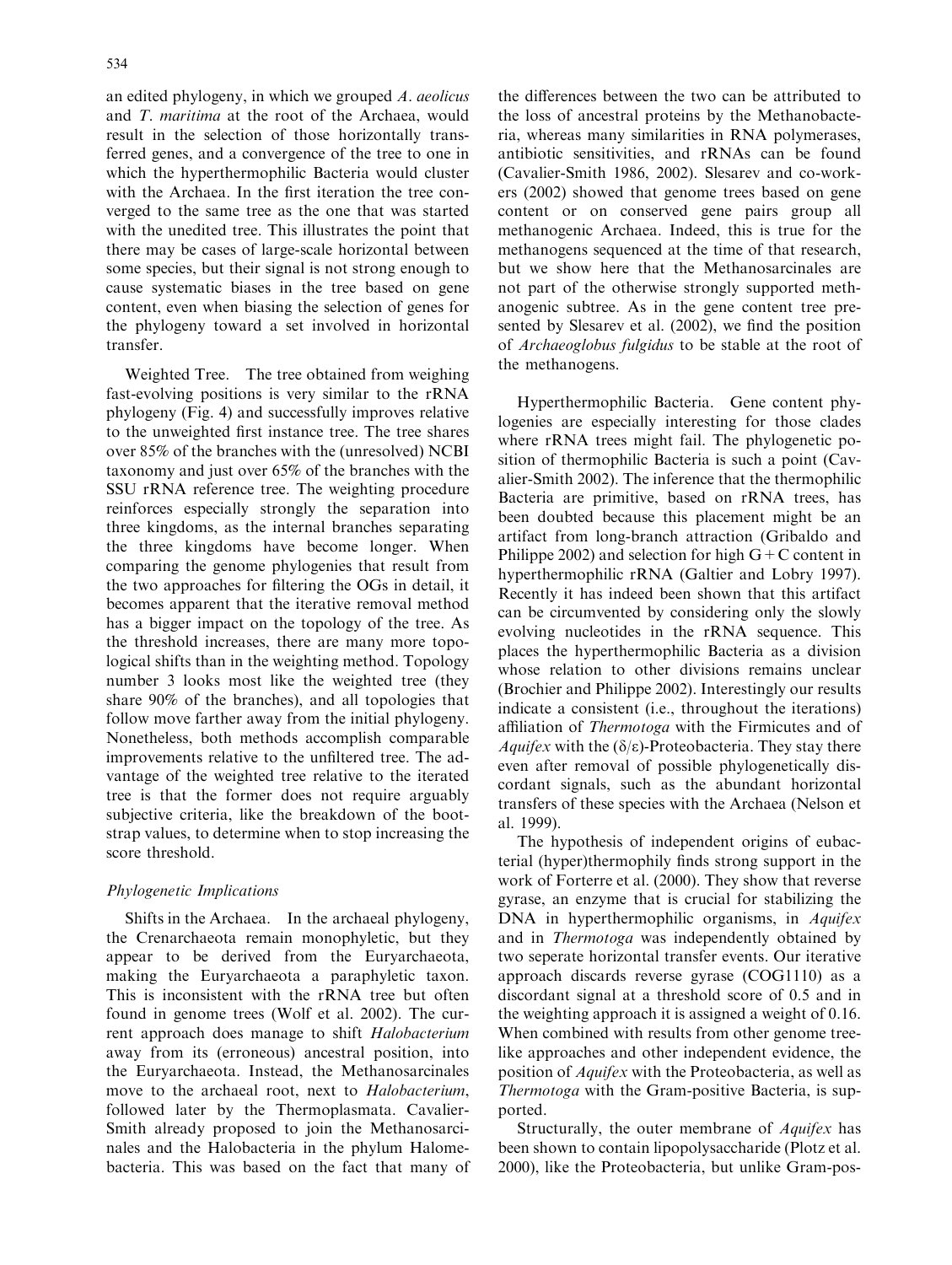

Fig. 4. Phylogeny inferred from gene presence/absence profiles with weighted characters. The species abbreviations are explained in the legend to Fig. 3.

itive Bacteria. Klenk et al. (1999) made phylogenetic analyses of the two largest subunits of bacterial RNA polymerases and placed *Aquifex* with the Proteobacteria. This position is also supported by a supertree composed of the phylogenies of hundreds of orthologous gene families (Daubin et al. 2001), gene content trees (Wolf et al. 2001), and gene order trees (Wolf et al. 2001) Analysis from rare genomic events, such as conserved insertions and deletions in several proteins, also shows that Aquifex should be placed next to the Proteobacteria (Gupta and Griffiths 2002).

The position of *Thermotoga* as an evolutionary neighbor to the Gram-positives is supported by the same insertions and deletions study (Gupta and Griffiths 2002). Both Tiboni et al. (1993) and Pesole et al. (1995) show that glutamine synthetase I trees group *Thermotoga* with the low- $G+C$  Gram-positive Bacteria. Gribaldo et al. (1999) show a deletion in the sequence of HSP70, shared by *Thermotoga* and the Gram-positive Bacteria, and though the phylogenies inferred from the protein sequence do not cluster these groups, this may be artifactual and the result of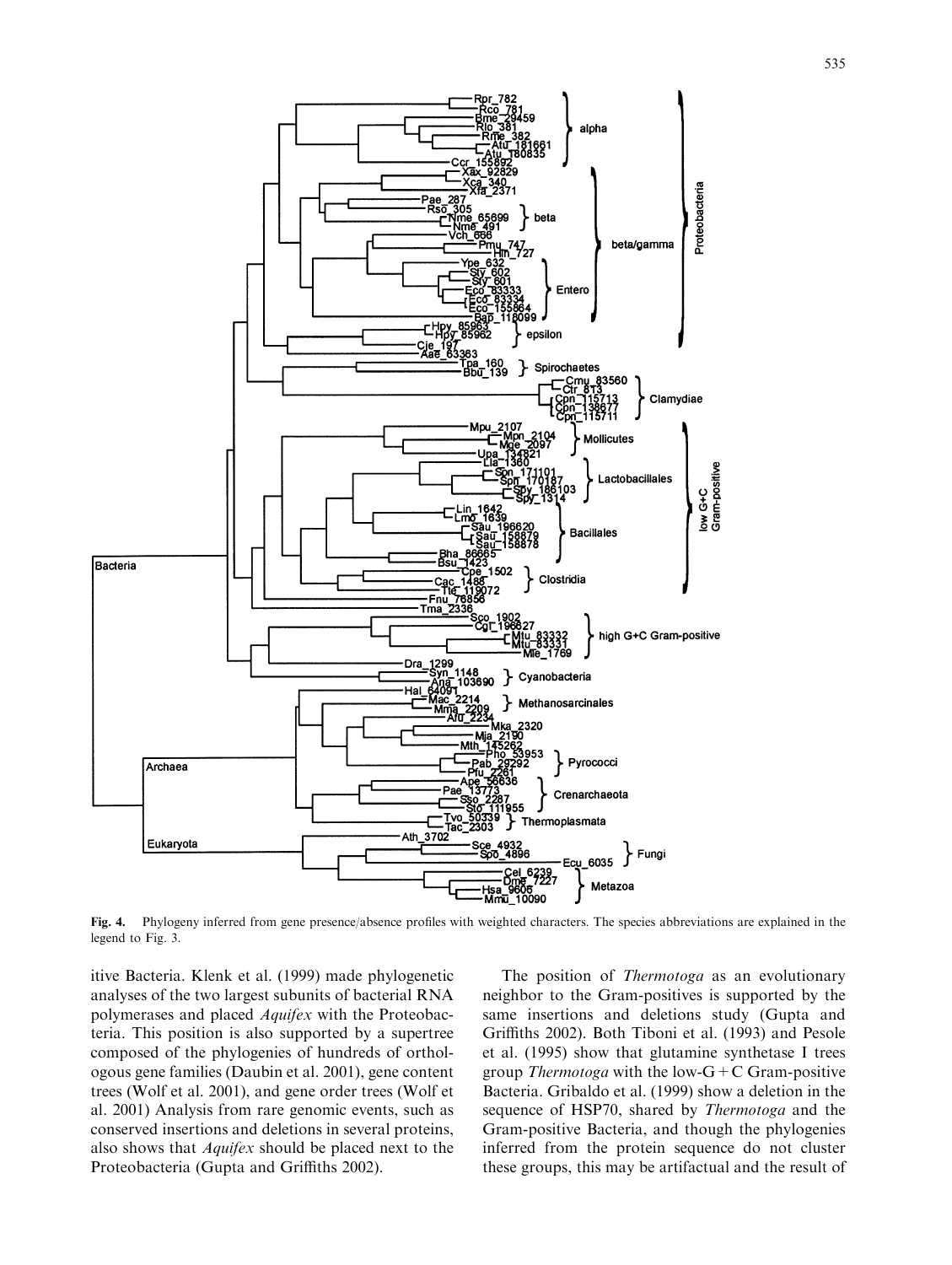

Fig. 5. Functional categories of the contributing COGs for each of the two methods. The dark gray bars (left) are the fractions that were not removed in the seventh topology (coverage score, 0.8; cf. Table 1) of the iterative method. The light gray bars (right) are the average weights assigned in the weighting method. Both methods identify the same functional categories as discordant. The categories are grouped in the four main COG classes ''information storage and processing'' (translation, ribosomal structure, and biogenesis [J], transcription [K], and DNA replication, recombination, and repair [L]), ''cellular processes'' (cell division and chromosome partitioning [D], posttranslational modification,

convergence within the hyperthermophilic sequences (Cambillau and Claverie 2000; Kreil and Ouzounis 2001; Suhre and Claverie 2003).

Problems. In the iterative method, the eukaryotic subtree is very stable. The only topological change is for the worse: Drosophila melanogaster is placed in between the mammals (see Fig. 3). This results from an artifact of the definition of NOGs by von Mering et al. (2003), which unites the mammals to form a single clade, thus disallowing the formation of any NOGs shared only by these two species. The weighting method does not show this shift.

Two groups of Bacteria with exceptionally small genomes are pushed to the root during the iterations. Though we have corrected for genome size in Eq. (1), the Chlamydiae/Spirochaetes group and the Mollicutes are still problematic cases, though more so in the iterative than in the weighting approach. This size effect is the result of the fact that small genomes can share only a certain maximum number of genes. This is a known problem in gene content phylogenetics (Wolf et al. 2002), and though it has been addressed (Korbel et al. 2002), a definitive solution has still not been found.

# Which Genes Are Discordant?

It has been proposed that metabolic genes undergo more horizontal gene transfer than informational

protein turnover, chaperones [O], cell envelope biogenesis, outer membrane [M], cell motility and secretion [N], inorganic ion transport and metabolism [P], and signal transduction mechanisms [T]), ''metabolism'' (energy production and conversion [C], carbohydrate transport and metabolism [G], amino acid transport and metabolism [E], nucleotide transport and metabolism [F], coenzyme metabolism [H], lipid metabolism [I], and secondary metabolite biosynthesis, transport, and catabolism [Q]), and ''poorly characterized'' (general function prediction only [R] and function unknown [S]) (Tatusov et al. 1997).

genes. Here we obtain detailed information on this hypothesis, by determining which types of genes were discordant, i.e., which OGs were filtered out in our procedures. To summarize this, we look at the COG functional classes (NOGs are not functionally classified). Figure 5 shows the extent to which the different COG functional categories were allowed to remain in the data set. For the weighting method, the average assigned weight of all the genes in the functional category is plotted. For the iterative removal method, the fraction of genes that remained in the data set of topology number 7 is indicated. This topology, where the coverage score threshold of 0.8 excluded 64% of the OGs, was selected to maintain consistency with Fig. 3.

The results for both schemes investigated in this research are remarkably similar. The ''translation, ribosomal structure, and biogenesis'' category (J) is the least discordant; less than 8% of the COGs from this category are removed in the iterative procedure, and the average weight assigned to the COGs in this category was 0.30. Of the ''inorganic ion transport and metabolism'' category (P), less than 8% remained in the data set, and it can be considered the fastestevolving category of genes with respect to gene content. The category where the lowest weights were assigned was ''secondary metabolite biosynthesis, transport, and catabolism'' (Q), where the COGs received an average weight of 0.08. In general, "metabolism" COGs are filtered out most in our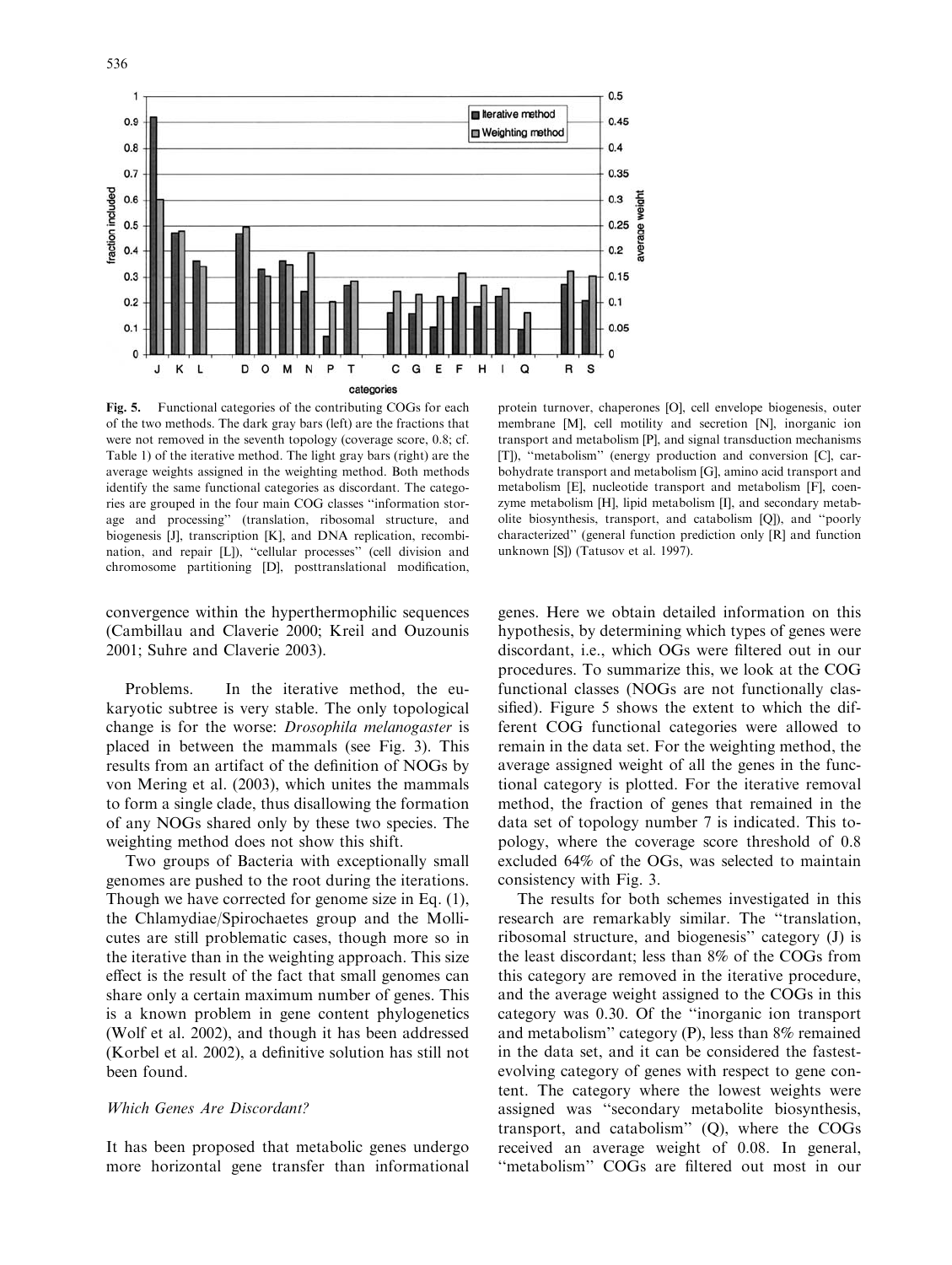procedure, whereas ''information storage and processing'' COGs are relatively stable in evolution. This supports the complexity hypothesis (Jain et al. 1999) that, generally, operational genes are transferred more readily throughout evolution than informational genes, which are more often involved in complex networks of interactions. However, our study reveals a more detailed picture: apart from the inorganic ion transport and metabolism category (P), the other ''cellular processes'' categories, such as ''cell division and chromosome partitioning'' (D) and ''cell envelope biogenesis, outer membrane'' (M), are intermediately discordant with the COGs from the ''metabolism'' and ''information storage and processing'' classes.

## **Discussion**

If we correct for genome size, a very good gene content phylogeny, subject to some caveats, can already be inferred. This means that the noise, which results from processes like horizontal transfer or convergence through parallel gene loss and may confound a genome phylogeny, can be effectively averaged out by considering genome scale data. In this initial tree, improvements can be made by reducing the impact of the noise, which is shown in the current paper using two independent approaches. This result is in contrast with Clarke et al. (2002), who did not find any improvements in their tree when filtering for discordant genes. This is probably due to the fact that the filtering scheme used by these authors is not strong enough. The topological improvement of their phylogeny may also be restrained by their choice to use one source (orthology) for the reconstruction of the tree and another, albeit related, source (sequence) for filtering. Here we show that the topology will change during the iterative removal of the noise, as well as in a scheme that selectively downweighs the noise. This is not to say that the genes designated as noise are biologically irrelevant. Genes that have a nonphylogenetic distribution often have functional significance, such as shared pathogenicity factors between Helicobacter pylori and Haemophilus influenzae (Huynen et al. 1998) or reverse gyrase in the hyperthermophiles (Forterre et al. 2000). But these qualitative, phenetic, patterns in shared gene content apparently play a quantitatively minor role relative to the phylogenetic signal and can be considered noise when constructing genome trees.

In the iterative procedure, we have shown that there is a consistent phylogenetic signal in the majority of OGs: throughout the iterations, the phylogeny shows few changes until the fraction signal over noise that is removed becomes too high. This result is also supported by the converging trajectories starting from random initial phylogenies. Being too strict in removing discordant OGs leads to a breakdown of the

In the current paper, we have implemented two methods, based on the same ideas, and both give comparable results in terms of improvements in the phylogeny and in the types of functions that are considered discordant. Improvement for the current approaches may be achieved by the implementation of a better measure for the discordance of a signal in the phylogeny, but we do not expect major changes in the results given the similarity in outcome from the two procedures. The main improvements for both the iterative and the weighting method may be expected from a better, i.e., more fine-grained, definition of orthology, which will allow more detail and thus better-defined relationships between the species.

Other improvements might come from maximum likelihood or Bayesian approaches, which can include explicit statistical models of genome evolution. Full Bayesian methods are already available for gene/ species tree reconciliation (Arvestad et al. 2003). This specific development, and that of Bayesian inference in general, opens up several lines along which gene content phylogenies can be improved. First, their model of gene content evolution can be used for the likelihood of a species phylogeny, incorporating all genome sizes and the distribution of the OGs over the species. Second, a more complicated approach could be implemented that does not treat the OGs as a binary distribution but as a gene tree. This makes it possible to directly use the methodology from Arvestad et al. (2003), but with the extension that the species tree is one of the parameters that are to be determined using the likelihood algorithm. The biggest drawbacks are expected to be the computational time needed to construct reliable gene trees for all OGs, computing the likelihood for all the trees, and the great increase in computational time needed for the Monte Carlo Markov chain to simultaneously and sufficiently sample tree space.

Acknowledgments. This work was supported in part by European Union Contract QLTR-2000-01676 and by a grant from The Netherlands Organization for Scientific Research (NWO).

# References

Aravind L, Tatusov RL, Wolf YI, Walker DR, Koonin EV (1998) Evidence for massive gene exchange between archaeal and bacterial hyperthermophiles. Trends Genet 14:442–444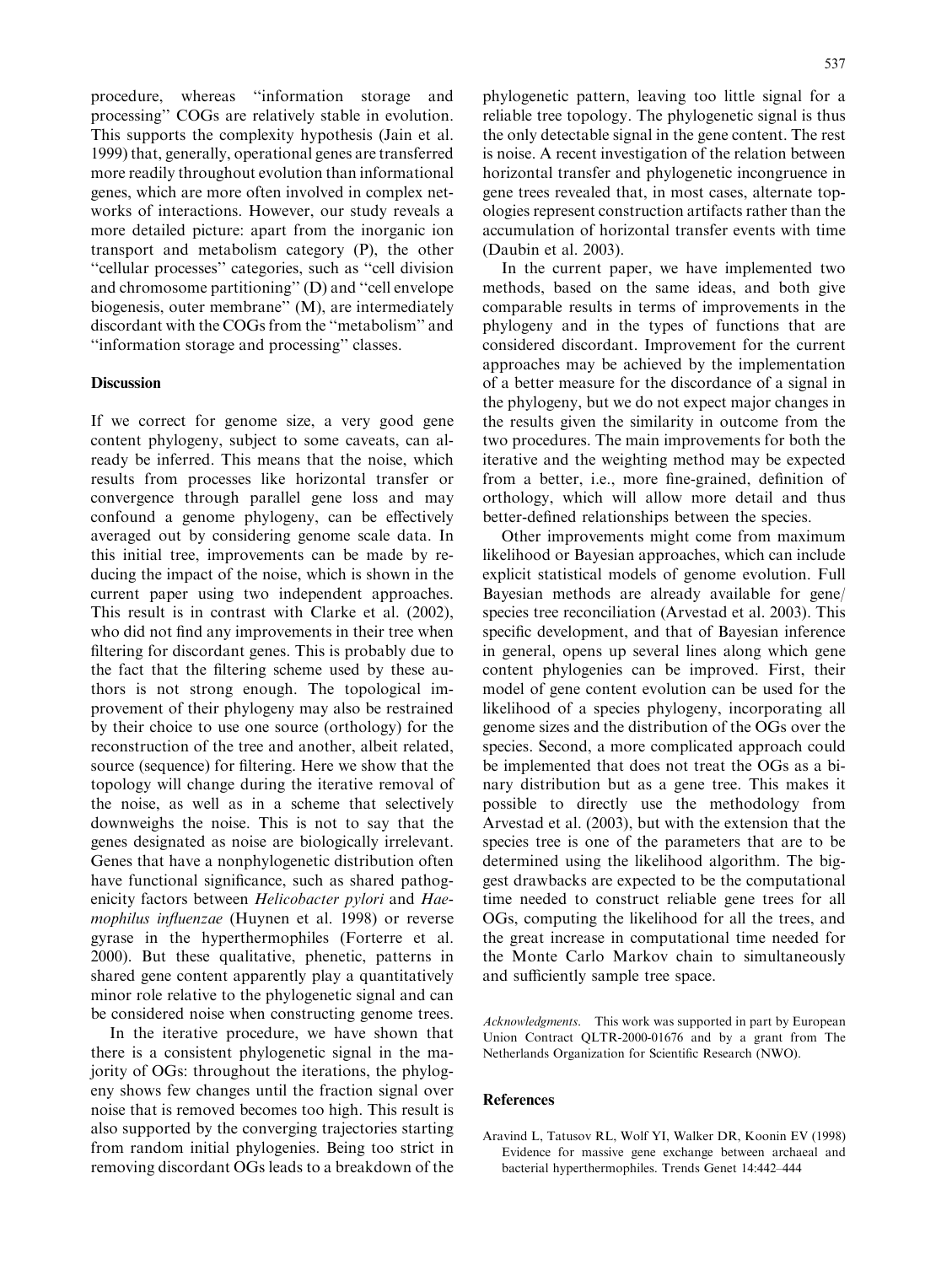- Arvestad L, Berglund AC, Lagergren J, Sennblad B (2003) Bayesian gene/species tree reconciliation and orthology analysis using MCMC. Bioinformatics 19 (Suppl 1):I7–I15
- Bansal AK, Meyer TE (2002) Evolutionary analysis by whole-genome comparisons. J Bacteriol 184:2260–2272
- Brochier C, Philippe H (2002) Phylogeny: A non-hyperthermophilic ancestor for bacteria. Nature 417:244
- Brown JR, Douady CJ, Italia MJ, Marshall WE, Stanhope MJ (2001) Universal trees based on large combined protein sequence data sets. Nat Genet 28:281–285
- Bruno WJ (1996) Modeling residue usage in aligned protein sequences via maximum likelihood. Mol Biol Evol 13:1368–1374
- Bruno WJ, Socci ND, Halpern AL (2000) Weighted neighbor joining: A likelihood-based approach to distance-based phylogeny reconstruction. Mol Biol Evol 17:189–197
- Cambillau C, Claverie JM (2000) Structural and genomic correlates of hyperthermostability. J Biol Chem 275:32383–32386
- Cannone JJ, Subramanian S, Schnare MN, Collett JR, D'Souza LM, Du Y, Feng B, Lin N, Madabusi LV, uuml, Iler KM, Pande N, Shang Z, Yu N, Gutell RR (2002) The Comparative RNA Web (CRW) Site: An online database of comparative sequence and structure information for ribosomal, intron, and other RNAs. BMC Bioinformatics 3:2
- Cavalier-Smith T (1986) The kingdoms of organisms. Nature 324: 416–417
- Cavalier-Smith T (2002) The neomuran origin of archaebacteria, the negibacterial root of the universal tree and bacterial megaclassification. Int J Syst Evol Microbiol 52:7–76
- Clarke GD, Beiko RG, Ragan MA, Charlebois RL (2002) Inferring genome trees by using a filter to eliminate phylogenetically discordant sequences and a distance matrix based on mean normalized BLASTP scores. J Bacteriol 184:2072– 2080
- Daubin V, Gouy M, Perriere G (2001) Bacterial molecular phylogeny using supertree approach. Genome Inform Ser Workshop Genome Inform 12:155–164
- Daubin V, Moran NA, Ochman H (2003) Phylogenetics and the cohesion of bacterial genomes. Science 301:829–832
- Doolittle WF (1999a) Lateral gene transfer, genome surveys, and the phylogeny of Prokaryotes. Science 286:1443a
- Doolittle WF (1999b) Phylogenetic classification and the universal tree. Science 284:2124–2129
- Farris RJ (1977) Phylogenetic analysis under Dollo's law. Syst Zool 26:77–88
- Felsenstein J (1989) PHYLIP—Phylogeny inference package (version 3.2). Cladistics 5:164–166
- Fitch WM (1970) Distinguishing homologous from analogous proteins. Syst Zool 19:99–113
- Fitz-Gibbon ST, House CH (1999) Whole genome-based phylogenetic analysis of free-living microorganisms. Nucleic Acids Res 27:4218–4222
- Forterre P, Bouthier De La Tour C, Philippe H, Duguet M (2000) Reverse gyrase from hyperthermophiles: Probable transfer of a thermoadaptation trait from archaea to bacteria. Trends Genet 16:152–154
- Galtier N, Lobry JR (1997) Relationships between genomic  $G+C$ content, RNA secondary structures, and optimal growth temperature in prokaryotes. J Mol Evol 44:632–636
- Gogarten JP, Doolittle WF, Lawrence JG (2002) Prokaryotic evolution in light of gene transfer. Mol Biol Evol 19:2226– 2238
- Goldstein DB, Pollock DD (1994) Least squares estimation of molecular distance—Noise abatement in phylogenetic reconstruction. Theor Popul Biol 45:219–226
- Gribaldo S, Philippe H (2002) Ancient phylogenetic relationships. Theor Popul Biol 61:391–408
- Gribaldo S, Lumia V, Creti R, de Macario EC, Sanangelantoni A, Cammarano P (1999) Discontinuous occurrence of the hsp70 (dnaK) gene among Archaea and sequence features of HSP70 suggest a novel outlook on phylogenies inferred from this protein. J Bacteriol 181:434–443
- Gupta RS, Griffiths E (2002) Critical issues in bacterial phylogeny. Theor Popul Biol 61:423–434
- Huelsenbeck JP, Ronquist F (2001) MRBAYES: Bayesian inference of phylogenetic trees. Bioinformatics 17:754–755
- Huynen M, Dandekar T, Bork P (1998) Differential genome analysis applied to the species-specific features of Helicobacter pylori. FEBS Lett 426:1–5
- Jain R, Rivera MC, Lake JA (1999) Horizontal gene transfer among genomes: The complexity hypothesis. Proc Natl Acad Sci USA 96:3801–3806
- Kirkpatrick S, Gelatt C, Vecchi M (1983) Optimization by simulated annealing. Science 220:671–680
- Klenk HP, Meier TD, Durovic P, Schwass V, Lottspeich F, Dennis PP, Zillig W (1999) RNA polymerase of Aquifex pyrophilus: Implications for the evolution of the bacterial rpoBC operon and extremely thermophilic bacteria. J Mol Evol 48:528–541
- Korbel JO, Snel B, Huynen MA, Bork P (2002) SHOT: A web server for the construction of genome phylogenies. Trends Genet 18:158–162
- Kreil DP, Ouzounis CA (2001) Identification of thermophilic species by the amino acid compositions deduced from their genomes. Nucleic Acids Res 29:1608–1615
- Nelson KE, Clayton RA, Gill SR, et al. (1999) Evidence for lateral gene transfer between Archaea and bacteria from genome sequence of Thermotoga maritima. Nature 399:323–329
- Pesole G, Gissi C, Lanave C, Saccone C (1995) Glutamine synthetase gene evolution in bacteria. Mol Biol Evol 12:189–197
- Philippe H, Forterre P (1999) The rooting of the universal tree of life is not reliable. J Mol Evol 49:509–523
- Plotz BM, Lindner B, Stetter KO, Holst O (2000) Characterization of a novel lipid A containing D-galacturonic acid that replaces phosphate residues. The structure of the lipid a of the lipopolysaccharide from the hyperthermophilic bacterium Aquifex pyrophilus. J Biol Chem 275:11222–11228
- Saitou N, Nei M (1987) The neighbor-joining method: A new method for reconstructing phylogenetic trees. Mol Biol Evol 4:406–425
- Slesarev AI, Mezhevaya KV, Makarova KS, Polushin NN, Shcherbinina OV, Shakhova VV, Belova GI, Aravind L, Natale DA, Rogozin IB, Tatusov RL, Wolf YI, Stetter KO, Malykh AG, Koonin EV, Kozyavkin SA (2002) The complete genome of hyperthermophile Methanopyrus kandleri AV19 and monophyly of archaeal methanogens. Proc Natl Acad Sci USA 99:4644–4649
- Snel B, Bork P, Huynen MA (1999) Genome phylogeny based on gene content. Nat Genet 21:108–110
- Snel B, Bork P, Huynen MA (2002) Genomes in flux: The evolution of archaeal and proteobacterial gene content. Genome Res 12:17–25
- Suhre K, Claverie JM (2003) Genomic correlates of hyperthermostability: An update. J Biol Chem 278:17198–17202
- Tamames J (2001) Evolution of gene order conservation in prokaryotes. Genome Biol 2:RESEARCH0020
- Tatusov RL, Koonin EV, Lipman DJ (1997) A genomic perspective on protein families. Science 278:631–637
- Tatusov RL, Natale DA, Garkavtsev IV, Tatusova TA, Shankavaram UT, Rao BS, Kiryutin B, Galperin MY, Fedorova ND, Koonin EV (2001) The COG database: New developments in phylogenetic classification of proteins from complete genomes. Nucleic Acids Res 29:22–28
- Tekaia F, Lazcano A, Dujon B (1999) The genomic tree as revealed from whole proteome comparisons. Genome Res 9:550–557